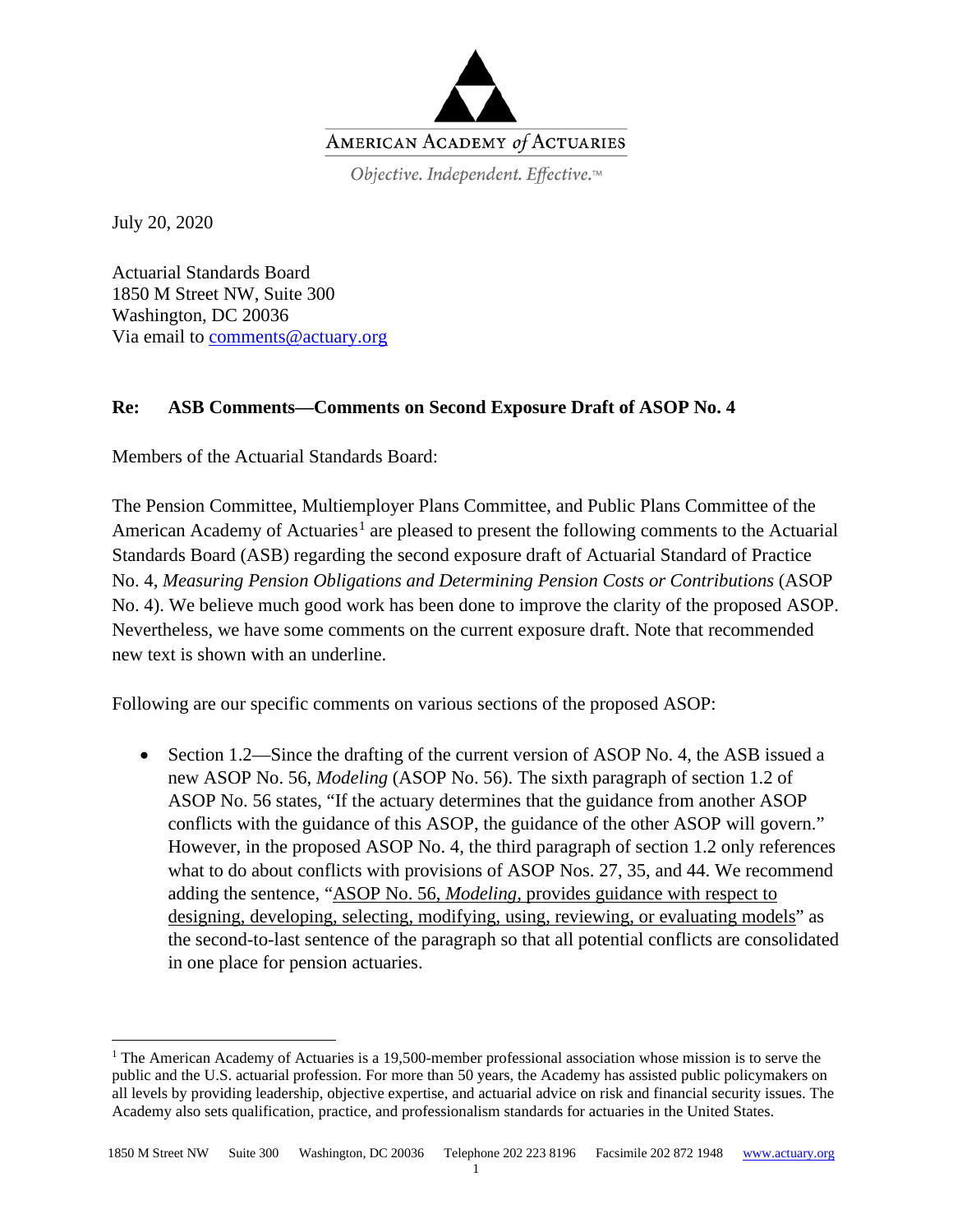- Section 3.11—We appreciate many of the changes made to this section since the prior exposure draft, including the expansion to allow any immediate gain actuarial cost method to be used for the calculation. However, we believe a few additional changes are necessary to make this section meaningful for all pension plans. To assist the ASB, following our specific comments we have provided suggested language incorporating all of the comments.
	- a. The use of the phrase "measure of the benefits earned" in the first sentence continues to imply the required use of a method (such as the unit credit method) where for active members the actuarial accrued liability is the simple present value of the benefit earned or accrued as of the measurement date. We recommend changing the phrase to "measure of the benefits earned or costs accrued*.*" This allows for the inclusion of immediate gain methods (such as entry age normal) where the actuarial accrued liability for active members is the accumulated value as of the measurement date of the normal costs sufficient to fund the portion of the present value of projected benefits that is allocated or accrued during the years prior to the measurement date.
	- b. We recommend that the name of the measure be changed to "Low-Default-Risk Measure," i.e., deleting the word "Obligation." In many contexts (including financial reporting under Financial Accounting Standards Board (FASB) standards), "obligation" measures are present values of accrued benefits using either the unit credit or the projected unit credit cost method. However, under the entry age normal cost method, the resulting measure is generally called an accrued liability rather than an obligation. Removing the word "obligation" will more clearly make the name applicable to both accrued benefit measures and other accrued liability measures. If the ASB believes there should be a word in this name to indicate that it is a liability measure, then we suggest the name "Low-Default-Risk Liability Measure" would be more inclusive and less confusing.
	- c. We recommend that the last sentence be changed to clarify what is meant by reasonable, and also that the assumptions selected should be consistent with the discount rate, as follows:

"Alternatively, the actuary may select other reasonable assumptions that are consistent with the discount rate and reasonable for the purpose of the measurement, in accordance with ASOP Nos. 27 and 35."

d. With the changes described above, we believe the measure would be meaningful for traditional defined benefit plan designs in which benefit amounts are independent of investment returns or other external factors. However, to the extent benefit amounts vary based on actual investment returns, movements in a market index, or other similar factors, it is unrealistic to expect that cash flows from low-default-risk fixed income securities will be reasonably consistent with the pattern of benefits expected to be paid in the future.

The current exposure draft attempts to address this issue by allowing the actuary to reflect variations in benefits while still requiring the use of a discount rate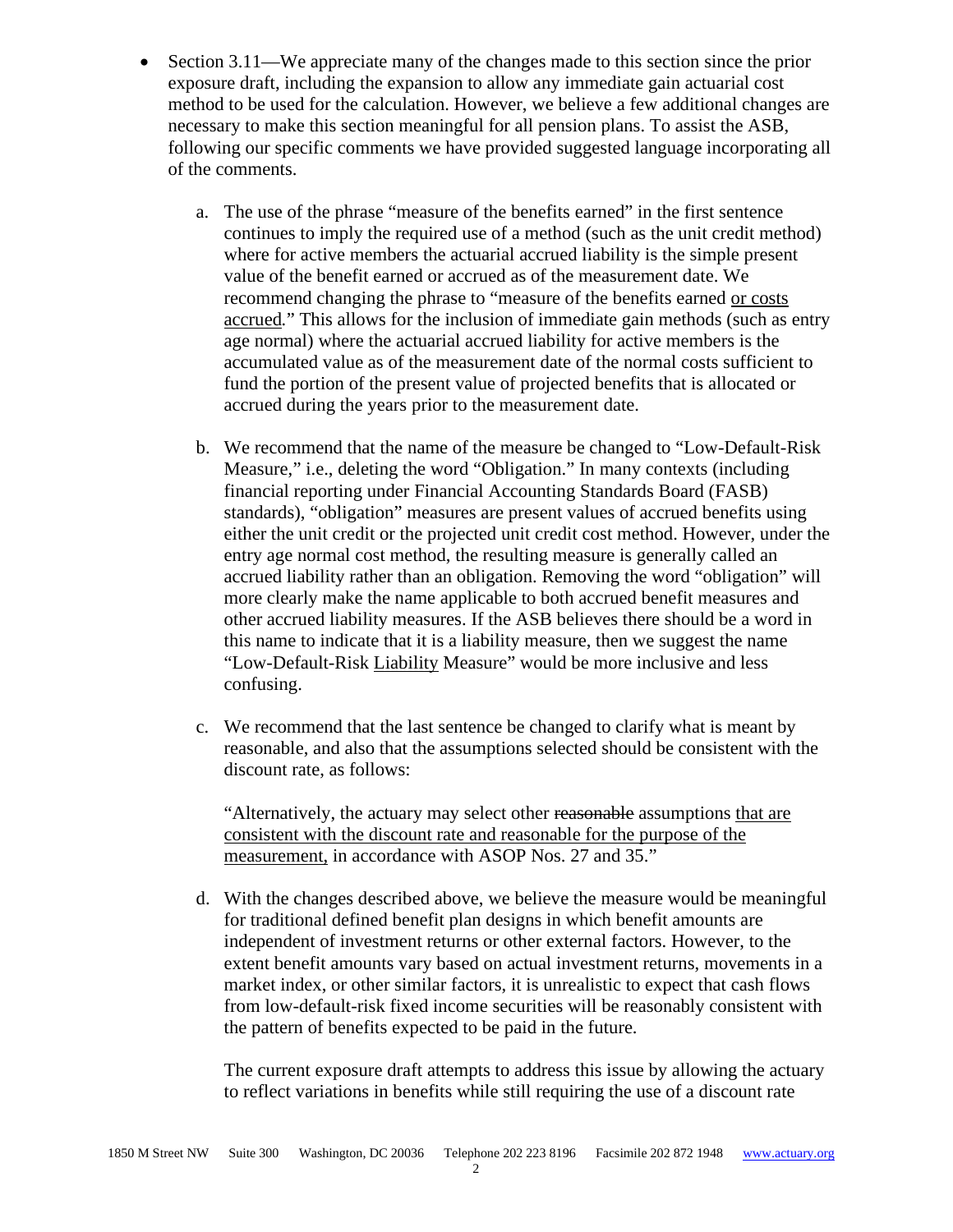based on low-default-risk fixed income securities. However, such measures are still likely to be meaningless for some plan designs. For example, a simple variable design with a fixed hurdle rate and a floor benefit would likely calculate this measure by assuming benefits decline at the rate equal to the difference between the hurdle rate and the discount rate until benefits reach the floor. The resulting measurement does not provide information regarding the plan's funded status, plan contributions, or the security of participant benefits, as appears to be the intent of requiring disclosure of the Low-Default-Risk Measure.

We recommend that the requirements as currently described only apply when benefits are independent of investment returns or other factors that have a similar effect. When benefits are affected by actual investment returns, movements in a market index, or other similar factors, instead of just allowing the actuary to vary the benefit amounts, the standard should allow the actuary to use professional judgment to select appropriate valuation procedures and assumptions to produce a comparable low-default-risk measure. In the example above, the result would likely be to value the benefits using the hurdle rate as the discount rate and adding a value for the benefit floor using alternative valuation measures as described in section 3.5.3. The use of professional judgment will allow the actuary to calculate meaningful measures for the wide variety of variable annuity, gain sharing, market return-based cash balance, and other risk-sharing designs in use today and that may be developed in the future.

- e. The consolidated revised section 3.11 reflecting all of our recommended changes and some repositioning of text to improve clarity is as follows:
	- "3.11 Low-Default-Risk Obligation Measure—If the actuary is performing a **funding valuation**, the actuary should calculate and disclose a lowdefault-risk obligation measure of the benefits earned or costs accrued as of the **measurement date**.

When calculating this measure, the actuary should use an **immediate gain actuarial cost method**. [Moved from below]

When calculating this measure benefits are independent of actual investment returns, movements in a market index or other similar factors, the actuary should select a discount rate for this measure derived from low-default-risk fixed income securities whose cash flows are reasonably consistent with the pattern of benefits expected to be paid in the future. Examples of discount rates that may meet these requirements include, but are not limited to, the following:

- a. US Treasury yields;
- b. rates implicit in settlement of plan obligations including payment of lump sums and purchases of annuities from insurance companies;
- c. yields on corporate or tax-exempt general obligation municipal bonds that receive one of the two highest ratings given by a recognized ratings agency;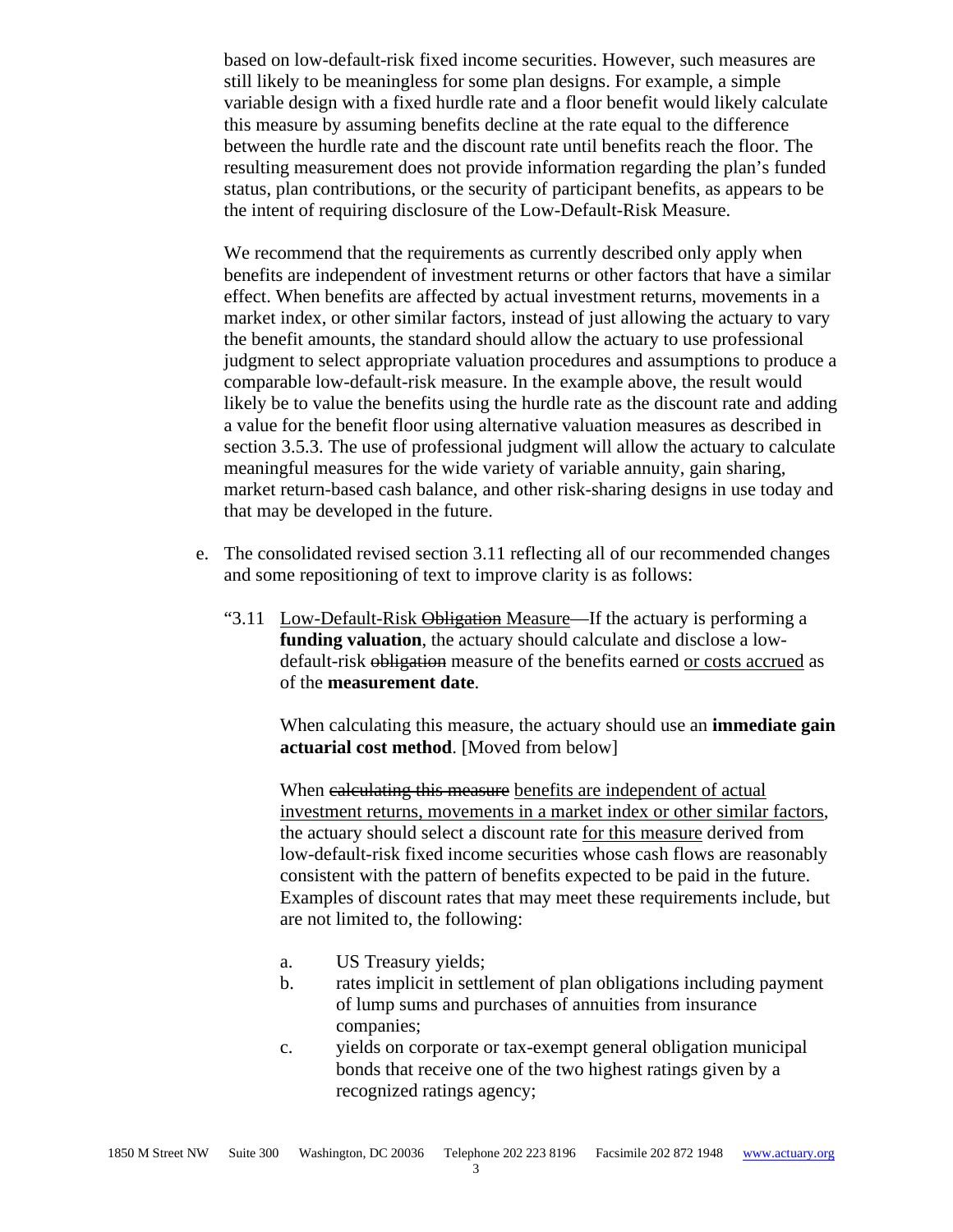- d. non-stabilized ERISA funding rates for single employer plans; and
- e. multiemployer current liability rates.

When calculating this measure, the actuary should use an **immediate gain actuarial cost method**. [Moved above]

When benefits are affected by the assumed discount rate or expected investment return, the actuary may reflect the impact of variations in benefits earned as of the **measurement date**. [Moved below and updated]

Other than the discount rate, the actuary may use the same assumptions used in the **funding valuation** for this measure. Alternatively, the actuary may select other reasonable assumptions that are consistent with the discount rate and reasonable for the purpose of the measurement, in accordance with ASOP Nos. 27 and 35.

When benefits are affected by the assumed discount rate or expected actual investment returns, movements in a market index or other similar factors, the actuary may reflect the impact of variations in should use professional judgment to select appropriate valuation procedures and assumptions under section 3.5.3 to produce a comparable low-default-risk measure of the benefits earned or costs accrued as of the **measurement date**.[Moved from above]"

- Section 3.14
	- a. We appreciate and support the application of the guidance on amortization methods to "each amortization base" (in the first paragraph), as well as to the total amortization payments (in the third paragraph).
	- b. Both the first and third paragraphs of this section discuss how amortization methods need to reflect a "reasonable time period" or a "reasonable amount," with the first paragraph applying to each amortization base and the third to the total amortization payments. Then the second paragraph discusses what to consider in determining a reasonable time period or a reasonable amount. To make this section easier to follow, we recommend moving the third paragraph to follow the first paragraph so both requirements regarding time periods and amounts are presented together, followed by the considerations that are to be used in both contexts.
- Sections 3.16 (b) and 4.1(t)—To be consistent with section 3.16(a), we recommend that the shortfalls referenced in section 3.16(b) should be with respect to the "corresponding **actuarially determined contribution** without output smoothing."

Similarly, section 4.1(t) should be updated to reflect this change and to remove the phrase "if calculated," because it is no longer applicable. Therefore, we recommend changing the last sentence of section 4.1(t) to read:

"Additionally, the actuary should disclose the corresponding **actuarially determined contribution** without output smoothing;"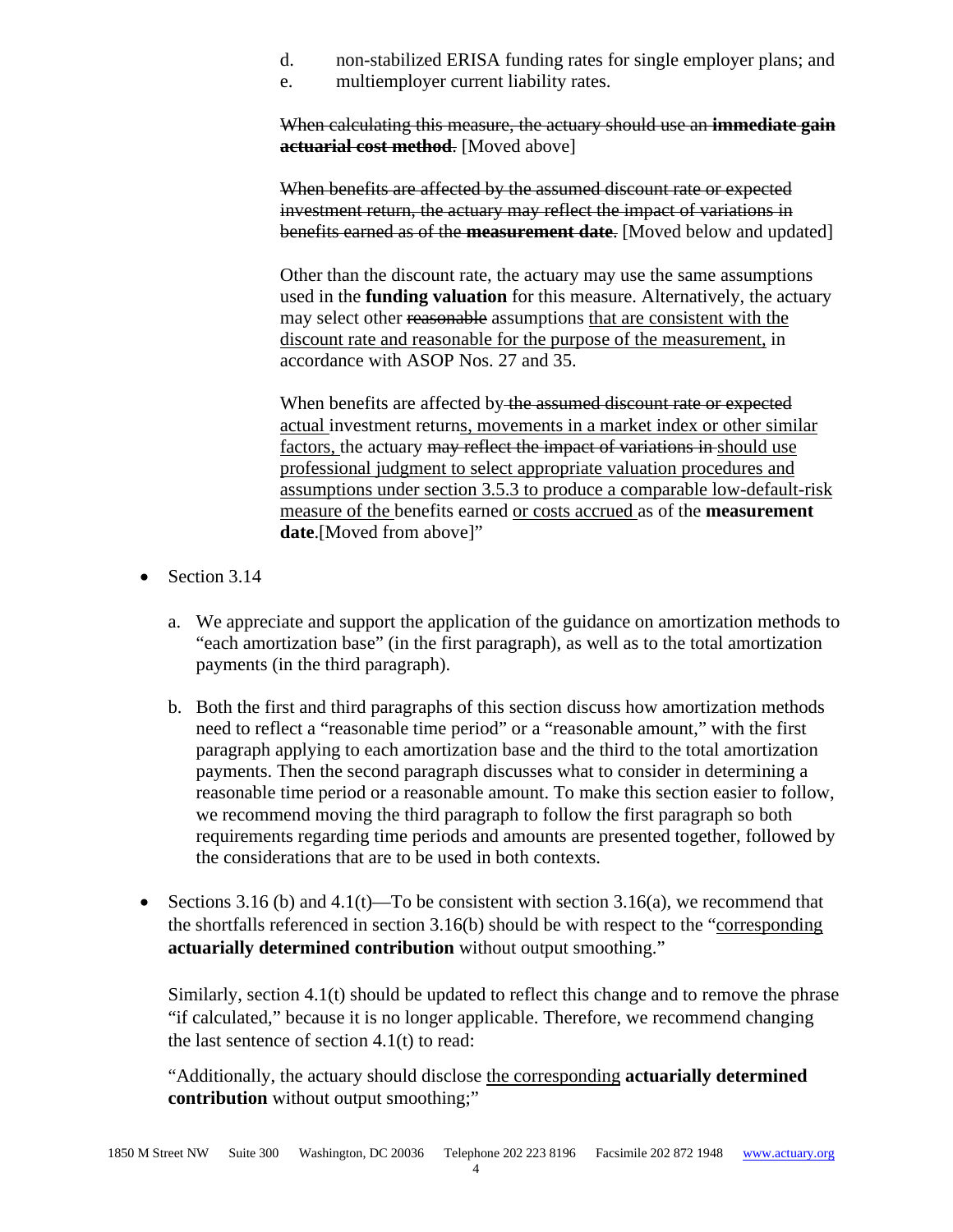- Sections 2.8, 3.2(p), 3.19, 4.1(x), 4.1(y), and 4.1(z) —While we generally support their intent, we found the expanded analysis and disclosures required in section 3.19 and related sections confusing as drafted, especially as they apply to the different areas of pension practice. The recommendations below are an attempt to make these requirements clearer to practitioners and more consistent across all areas of pension practice. To assist the ASB, following our specific comments, we have provided suggested language incorporating all of the comments.
	- a. We recommend that "contribution allocation procedure" should be defined as producing a single value that is "an" (not "the") actuarially determined contribution, because this is most consistent with current practice. For example, the calculation of the minimum required contribution under the Employee Retirement Income Security Act of 1974 (ERISA) is a contribution allocation procedure, and the calculation of the maximum tax-deductible contribution under ERISA is a different contribution allocation procedure, but each of those procedures will produce a single distinct actuarially determined contribution once the components of the method are set. Therefore, we recommend changing section 2.8 to:

"2.8 Contribution Allocation Procedure—A procedure that uses an **actuarial cost method**, and that may include an asset valuation method, an **amortization method**, and an **output smoothing method**, to determine an **actuarially determined contribution** for a plan. The procedure will produce a single value, such as **normal cost** plus an amortization payment of the unfunded **actuarial accrued liability**." [remainder of sentence is deleted]

To coordinate with this change, we recommend that "funding policy" should be a defined term under section 2 (instead of only implying its meaning and specifying an example in section 3.19) to help actuaries understand what is meant by that term and how it may differ from a contribution allocation procedure. That definition should reflect that the funding policy could be a contribution allocation procedure, a range produced by more than one contribution allocation procedure, or some other value not determined by a contribution allocation procedure. The following is proposed language for that definition:

"Funding Policy—The formal or informal policy under which the contribution anticipated to be made to the plan is determined. The policy may produce a single value determined by a **contribution allocation procedure**, or some other value such as a contribution set by law or by a contract (e.g., a collective bargaining agreement). Alternatively, the funding policy may produce a range of values, such as the range between the values determined by the two contribution allocation procedures for the ERISA minimum required contribution and the maximum tax-deductible contribution.*"*

Because the term "funding policy" would be defined in section 2, the second sentence of section 3.19 should be removed.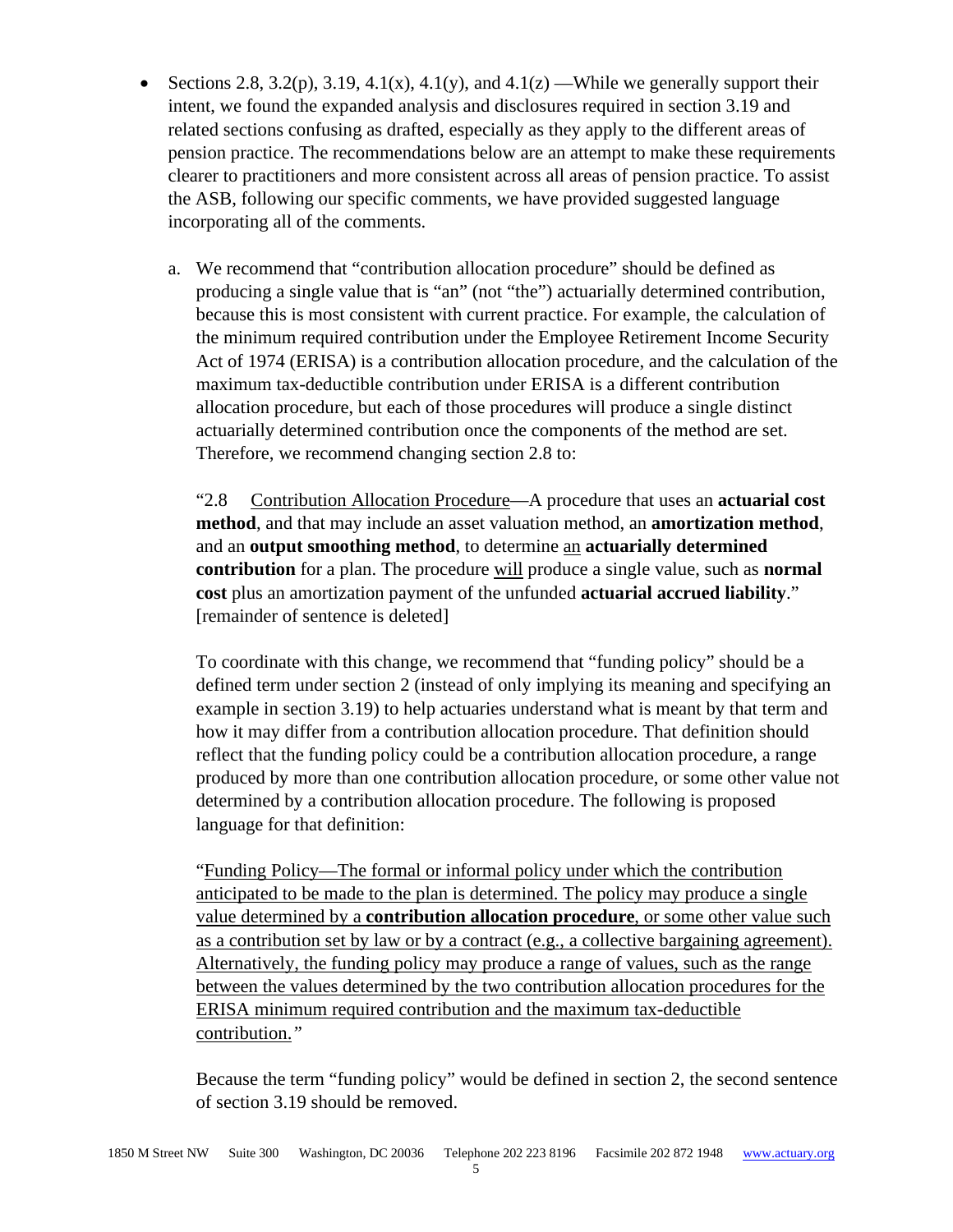- b. We recommend that any references to "**contribution allocation procedure** or funding policy" be changed to "**contribution allocation procedure** or other **funding policy**" (a more complete reference would be "a funding policy based on a contribution allocation procedure or some other basis"; however, we are suggesting this simpler change in order to be more consistent with the current language in the standard). This occurs in the title of section 3.19, in the first sentence of section 3.19, as well as in section  $3.2(p)$  and  $4.1(x)$  (where "other" would replace "plan sponsor's"), and elsewhere throughout section 3.19. We make this recommendation because, as noted above, we believe that a contribution allocation procedure is a type of funding policy. Furthermore, not all funding policies are set by plan sponsors.
- c. We believe some of the assessments in section 3.19 are quantitative and some are qualitative. Therefore, we recommend removing the word "qualitatively" from the first sentence.
- d. We believe the three assessments in section 3.19 should be applied to the contribution allocation procedure or other funding policy that is used to determine the anticipated contribution. Specifically:
	- i. The requirement to estimate how long before the actuarially determined contribution is expected to exceed normal cost plus interest (when it is currently less than that amount) should be applied to *both* contribution allocation procedures and other funding policies. In either case this assessment will be applied to the anticipated contribution, which may be actuarially determined (i.e., determined using a contribution allocation procedure) or not (i.e., determined using some other funding policy).

For example, we believe this assessment should be applied to a contribution that is not actuarially determined but is used to make the anticipated contribution to the plan, such as a fixed rate contribution to a public sector plan, but not an actuarially determined contribution that may be calculated for some purpose other than determining the anticipated contribution for that plan. As another example, we do not believe this should apply to a maximum tax-deductible contribution for a corporate plan that is not anticipated to be contributed to the plan.

Therefore, in the third sentence, we recommend (a) changing "**contribution allocation procedure**" to "**contribution allocation procedure** or other **funding policy**"; and (b) changing both occurrences of "**actuarially determined contribution**" to simply "anticipated contribution" (a concept that is already used in the last paragraph of section 3.19). To be consistent, we also recommend section  $4.1(y)$  be changed to:

"if applicable, that the **contribution allocation procedure** or other **funding policy** results in an anticipated contribution that is less than the **normal cost**

6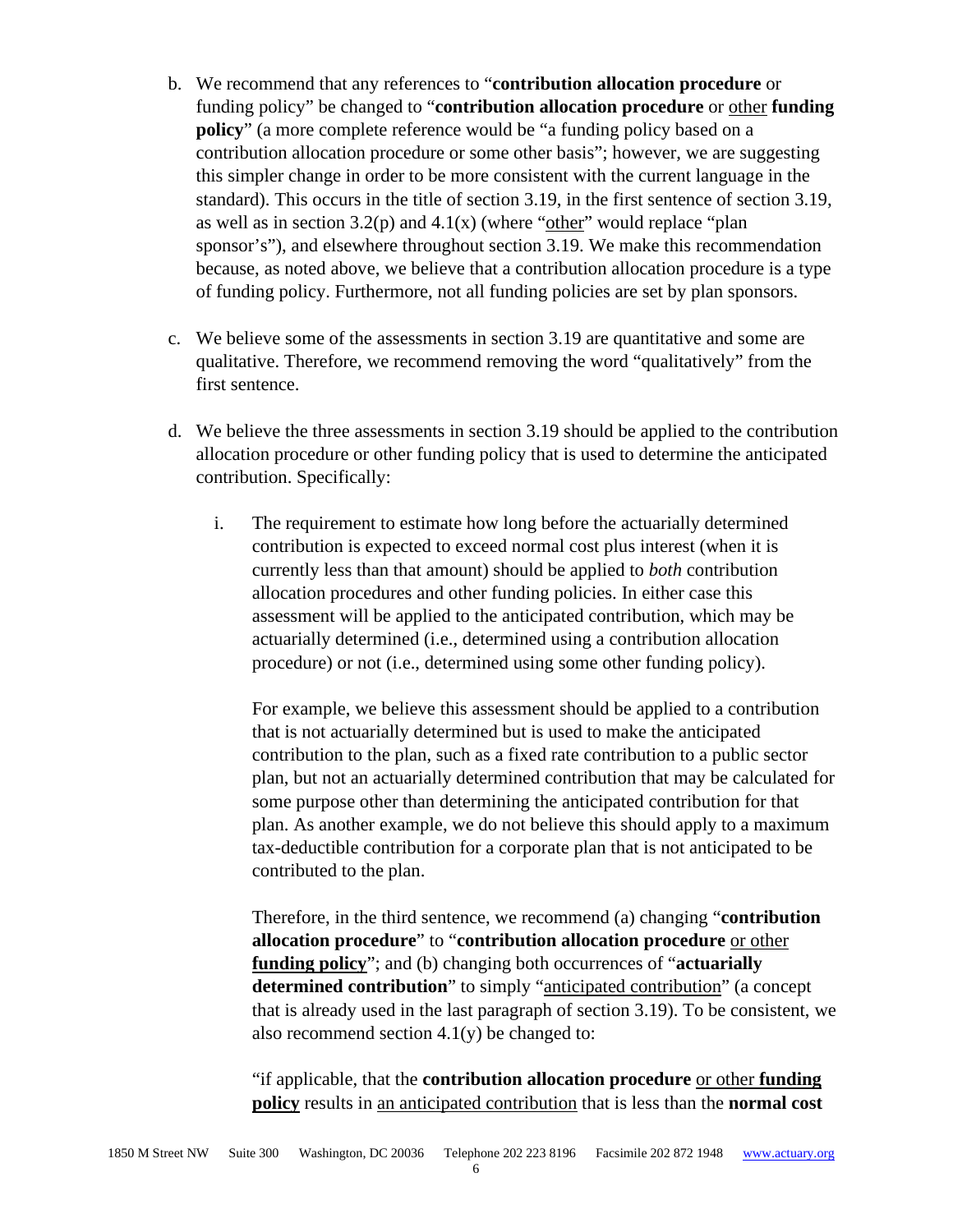plus interest on the unfunded **actuarial accrued liability** and, in that case, how long before the anticipated contribution is expected to exceed that amount, in accordance with section 3.19;"

ii. The requirement to estimate the period over which the unfunded actuarial accrued liability is expected to be amortized should be required for all plans and not just when "contributions are set by law or contract." Therefore, we recommend deleting "If contributions are set by law or by a contract (such as a collective bargaining agreement)," from the beginning of the fourth sentence, and adding "under the **contribution allocation procedure** or other **funding policy**" to the end of that sentence. To be consistent, we also recommend section  $4.1(z)$  be changed to:

"an estimate of the period over which the unfunded **actuarial accrued liability** is expected to be fully amortized, in accordance with section 3.19;" [words removed at the beginning]

- e. We recommend changing the final clause of the last sentence of the first paragraph to read "and, in that case*,* estimate the approximate time until assets are depleted," to clarify that estimating the asset depletion date is only required in the event the "**contribution allocation procedure** or other **funding policy** is significantly inconsistent with the plan accumulating assets adequate to make benefit payments when due." Otherwise, significant work would be required of the actuary without providing meaningful information to the intended user. This is consistent with the wording already found in section 4.1(y).
- f. The consolidated revised section 3.19 reflecting all of our recommended changes is as follows:

"3.19 Implications of Contribution Allocation Procedure or Other Funding Policy - If the actuary is performing a **funding valuation**, the actuary should qualitatively assess the implications of the **contribution allocation procedure** or other plan sponsor's **funding policy** on the plan's expected future contributions and **funded status**. For purposes of this section, contributions set by law or by a contract, such as a collective bargaining agreement, constitute a funding policy. If the **contribution allocation procedure** or other **funding policy** results in an **actuarially determined** anticipated contribution that is less than the **normal cost** plus interest on the unfunded **actuarial accrued liability**, the actuary should estimate how long before the **actuarially determined** anticipated contribution is expected to exceed that amount. If contributions are set by law or by a contract (such as a collective bargaining agreement), the The actuary should estimate the period over which the unfunded **actuarial accrued liability** is expected to be fully amortized under the **contribution allocation procedure** or other **funding policy**. The actuary should assess whether the **contribution allocation procedure** or other **funding policy** is significantly inconsistent with the plan accumulating assets adequate to make benefit payments when due, and, in that case, estimate the approximate time until assets are depleted.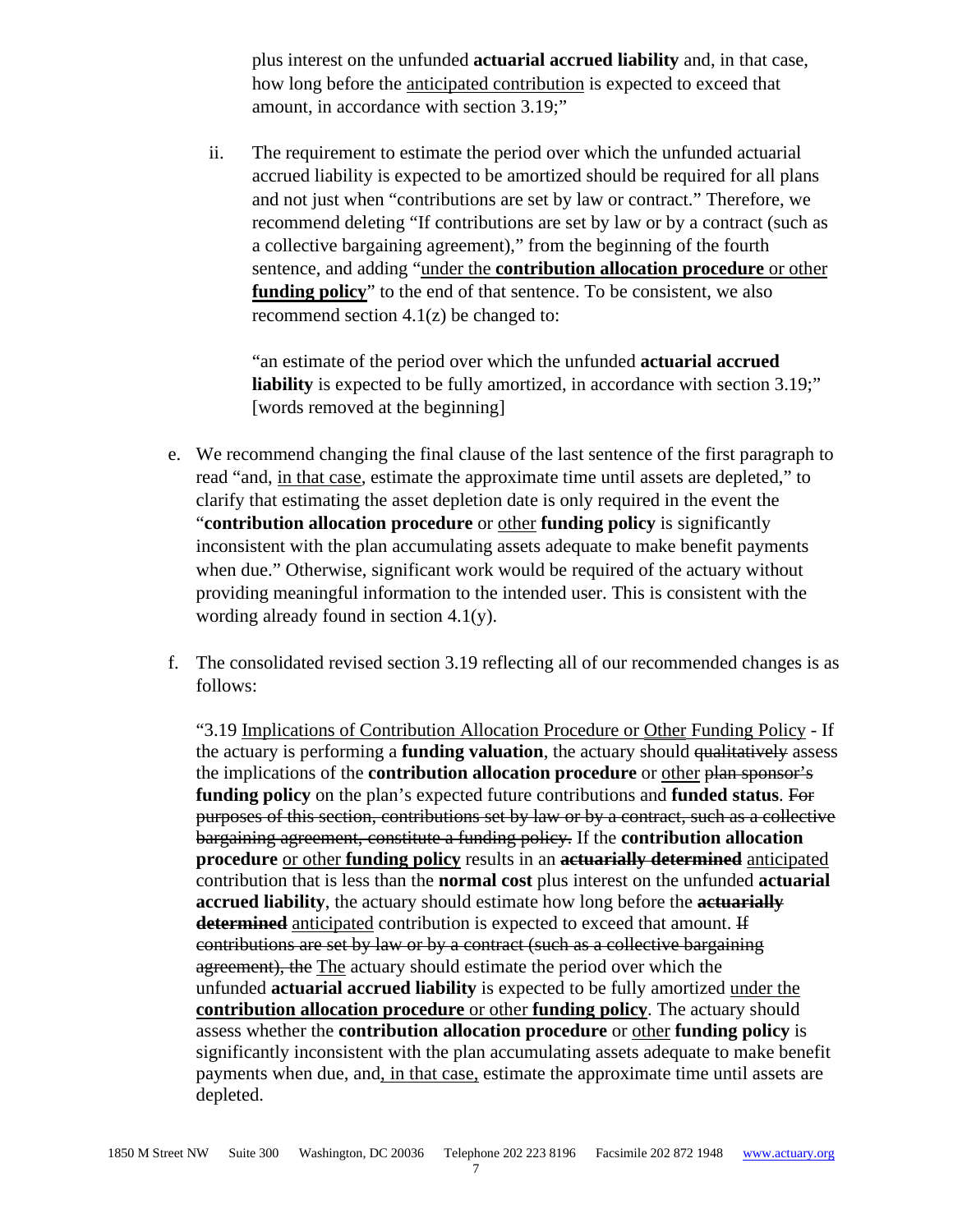For purposes of this section, the actuary may presume that all actuarial assumptions will be realized and the plan sponsor (or other contributing entity) will make contributions anticipated by the **contribution allocation procedure** or other **funding policy**."

g. If a definition of funding policy is not added as recommended above, then, as we have discussed, the second sentence of section 3.19 should be changed to the following:

"For purposes of this section, a funding policy may produce a single or multiple value(s) determined by a single or multiple **contribution allocation procedure(s)**, respectively, or some other value such as a contribution set by law or by a contract (e.g., a collective bargaining agreement)."

In that case, the consolidated revised section 3.19 reflecting that embedded definition as well as all of our other recommended changes is as follows:

"3.19 Implications of Contribution Allocation Procedure or Other Funding Policy - If the actuary is performing a **funding valuation**, the actuary should <del>qualitatively</del> assess the implications of the **contribution allocation procedure** or other plan sponsor's funding policy on the plan's expected future contributions and **funded status**. For purposes of this section, a funding policy may produce a single or multiple values determined by a single or multiple **contribution allocation procedure(s)**, respectively, or some other value such as a contribution set by law or by a contract (e.g. a collective bargaining agreement). For purposes of this section, contributions set by law or by a contract, such as a collective bargaining agreement, constitute a funding policy. If the **contribution allocation procedure** or other funding policy results in an **actuarially determined** anticipated contribution that is less than the **normal cost** plus interest on the unfunded **actuarial accrued liability**, the actuary should estimate how long before the **actuarially determined** anticipated contribution is expected to exceed that amount. If contributions are set by law or by a contract (such as a collective bargaining agreement), the The actuary should estimate the period over which the unfunded **actuarial accrued liability** is expected to be fully amortized under the **contribution allocation procedure** or other funding policy. The actuary should assess whether the **contribution allocation procedure** or other funding policy is significantly inconsistent with the plan accumulating assets adequate to make benefit payments when due, and, in that case, estimate the approximate time until assets are depleted.

For purposes of this section, the actuary may presume that all actuarial assumptions will be realized and the plan sponsor (or other contributing entity) will make contributions anticipated by the **contribution allocation procedure** or other funding policy."

• Section 3.21—Under the current wording, we believe it would be possible to satisfy the conditions outlined in section 3.21 in any single year, while not using a consistent methodology to calculate the actuarially determined contribution from one year to the next. While occasional changes to the methodology are to be expected and should be allowed based on actuarial judgment, we believe frequent (such as annual) changes in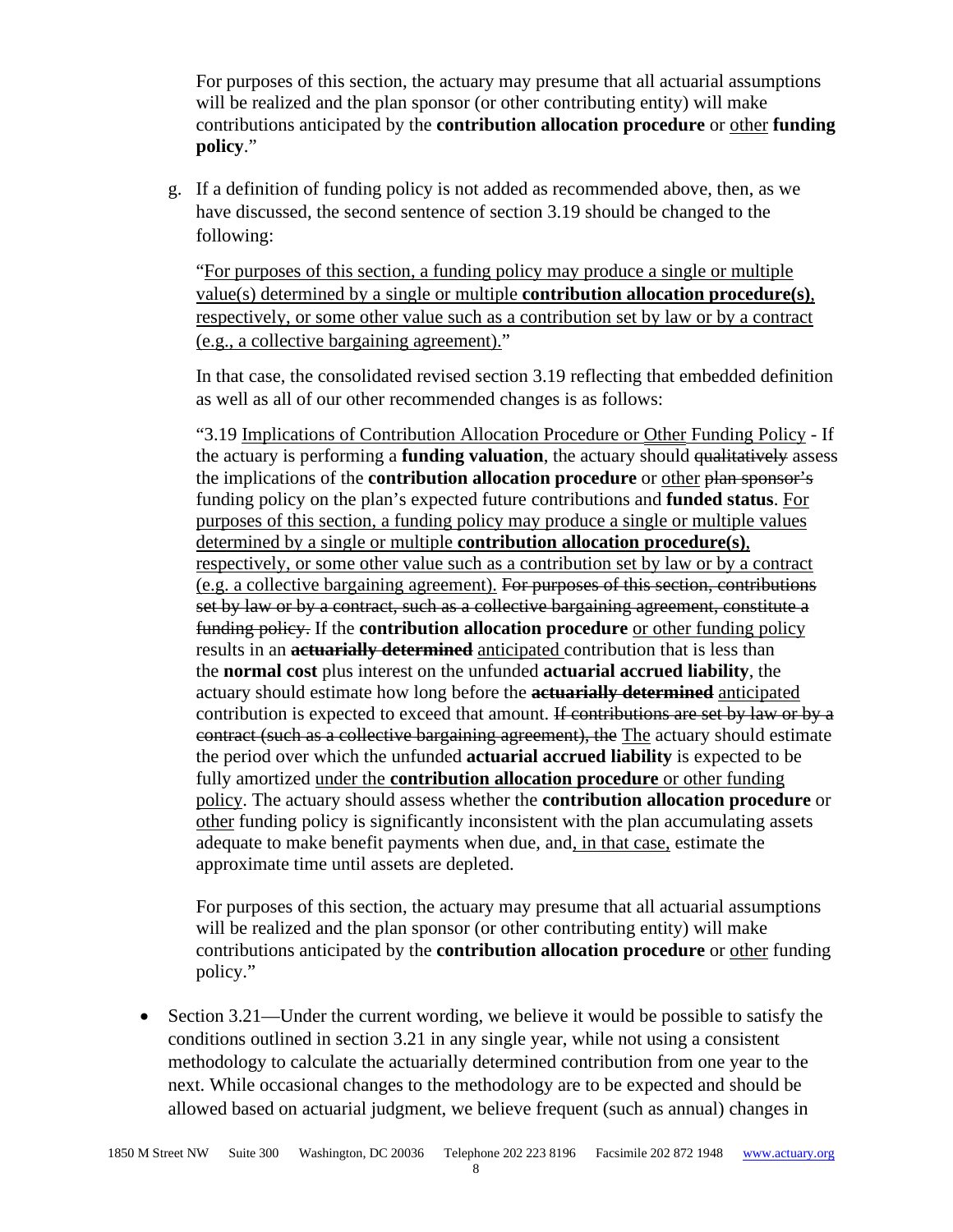methodology may not result in a "reasonable **actuarially determined contribution.**" This is a particular concern when the changes are made to allow contributions that are actually "set by law or by a contract (such as a collective bargaining agreement)" to be characterized as a "reasonable **actuarially determined contribution**." For example, we do not believe that a method that varies the amortization period each year so as to have the actuarially determined contribution remain equal to a fixed rate contribution should be considered a "reasonable **actuarially determined contribution.**" We also note that the word "reasonable" is found only in the title to this section. We recommend the following clarifying language for the first paragraph:

"…the actuary should calculate and disclose a reasonable **actuarially determined contribution**. A reasonable **actuarially determined contribution** is one that uses a **contribution allocation procedure** that is expected to be applied consistently in the future and satisfies the following conditions:"

- Section 3.21(a)—Thank you for reflecting our comment on the prior exposure draft with respect to sections 3.8 and 4.1(l) relating to expectations of significant bias. However, we recommend a similar change be made to the new wording added to the last sentence of section 3.21(a) so that it reads "...and the combined effect of these assumptions is expected to have no significant bias (i.e., it is not significantly optimistic or pessimistic)…" As we noted in our prior comment letter, the actuary cannot know whether an assumption will turn out to be significantly biased without seeing how experience plays out and looking back at that experience versus the assumption. Therefore, we believe the ASOPs should clearly state that the actuary is only held to this standard with respect to what is expected when selecting the assumption.
- Section 3.25 and Section 4.2(b)—It is unclear what is meant by "unable to assess for reasonableness." We believe it is important to clarify that this criterion includes the situation where the actuary would need to perform a substantial amount of additional work beyond the scope of the assignment to do that assessment, which was found in the prior version of the standard. Often actuaries rely on assumptions prepared by other experts that the client has engaged to perform a service. For example, with global companies, there may be a global consolidating actuary who sets discount rate rates in accordance with a global policy and process for all of a company's plans around the world, and the local U.S. actuary must use that discount rate in their valuation. Another example could be when an actuary takes over actuarial valuation services for a plan that used actuarial assumptions that were the result of a detailed experience study recently completed by the prior actuary. The actuary who is using these assumptions may not have all of the information to assess these assumptions for reasonableness, and their client may not want to engage them to duplicate the work done by the expert selected to do the work.
- Section 3.26—Similar to the comment we made in our September 15, 2019, comment letter on the exposure drafts for ASOP Nos. 27 and 35, the second sentence of this section provides that an actuary should prepare documentation in such a form that another actuary could "assume the assignment if necessary." Because internal documentation about the selection of assumptions can contain proprietary work product that is not

9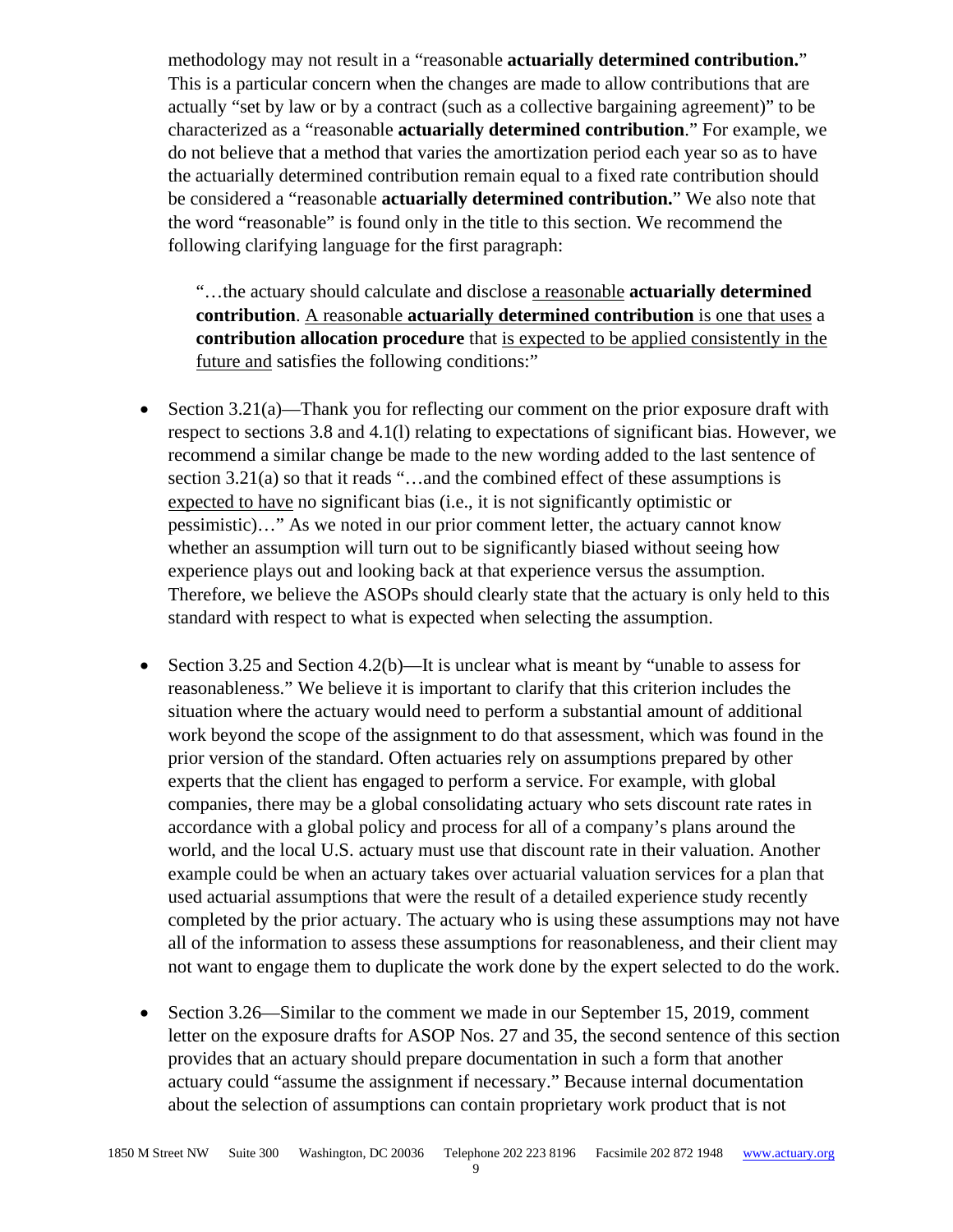required to be provided to another actuary who assumes the assignment (in accordance with Precept 10 of the Code of Professional Conduct), we believe the portion of this sentence that refers to assuming the assignment should be removed, or at least clarified to address items of a proprietary nature.

In addition, because this guidance is provided in section 3 and not section 4 of the proposed ASOPs, we read it to mean that it pertains to recommended practices and not to communications and disclosures. Therefore, we recommend that the reference to section 4 be removed from the first sentence.

- Section 4.1— Similar to the comment we made in our September 15, 2019, comment letter on the exposure drafts for ASOP Nos. 27 and 35, we recommend the first sentence be changed to add "with respect to required disclosures" at the end to specify what the actuary should consider in the listed ASOPs when issuing an actuarial report.
- Section 4.1(v)—We believe this section requires a lengthy disclosure that will put undue burden on the actuary preparing it and may be difficult for the intended audience to follow or use. It requires the actuary to discuss how the numerous items in section 3.17 have been taken into account for each "method of a **contribution allocation procedure,**" potentially every year. As defined, each contribution allocation procedure typically has three or four methods, including an actuarial cost method, an asset valuation method, an amortization method, and possibly an output smoothing method. So even if each item description is brief, the combination of each consideration in 3.17 with each method of the contribution allocation procedure described in 3.21 would lead to a long and complicated disclosure. Altogether, we do not believe this disclosure can be brief as currently drafted. For this reason, we recommend that the disclosure in section 4.1(v) be required in total for the contribution allocation procedure and not for each method of a contribution allocation procedure. Accordingly, we recommend the start of the first sentence be changed to remove "each method of" as follows:

"a description of how the considerations in section 3.17 have been taken into account in selecting the **contribution allocation procedure**"

We understand that the ASB may be concerned that the disclosure produced by this recommended change would not be comprehensive enough, which might be of most concern in the year when a method of a contribution allocation procedure is changed. Although we do not think it is needed, the ASB could consider adding the following sentence prior to the last sentence in of section  $4.1(v)$ :

*"*In addition, at the time a method of the **contribution allocation procedure** is changed, the actuary should disclose a description of how the considerations in section 3.17 have been taken into account in selecting the new method of the **contribution allocation procedure**."

## \*\*\*\*\*\*\*\*\*\*\*\*\*\*\*\*\*\*\*\*